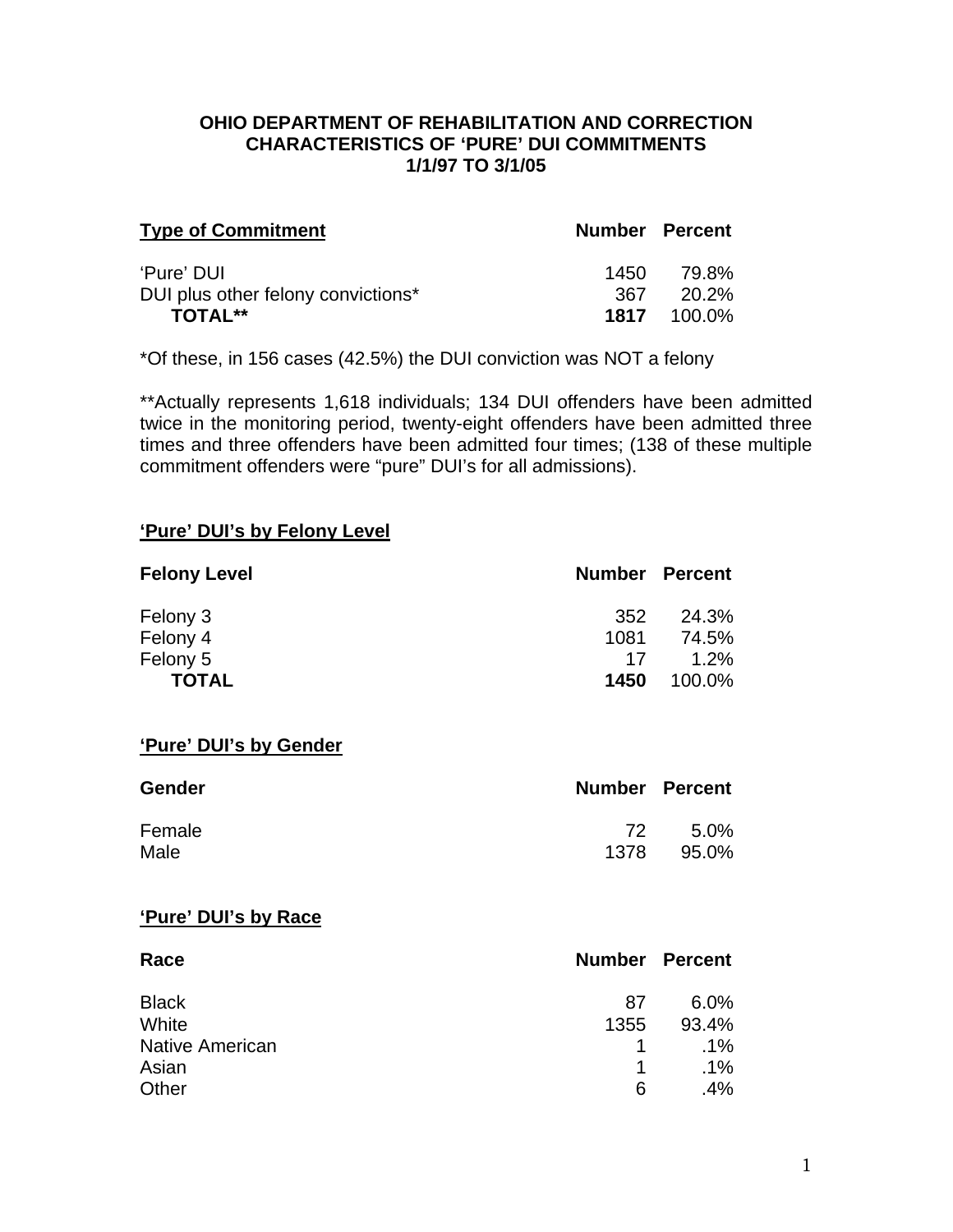# **'Pure' DUI's by Age at Commitment**

| <b>Age at Commitment</b> | <b>Number</b> | <b>Percent</b> |
|--------------------------|---------------|----------------|
| 25 and under             | 74            | 5.1%           |
| 26 to 30                 | 207           | 14.3%          |
| 31 to 35                 | 275           | 19.0%          |
| 36 to 40                 | 355           | 24.5%          |
| 41 to 45                 | 307           | 21.2%          |
| 46 to 50                 | 144           | 9.9%           |
| Over 50                  | 88            | 6.1%           |

| Range = $19$ to $77$ | Median = $38$ |
|----------------------|---------------|
| Mean $= 38.0$        | Mode $= 38$   |

# **'Pure' DUI'S by Security Classification**

| <b>Security Level</b>                | <b>Number Percent</b> |         |
|--------------------------------------|-----------------------|---------|
| Level 1-A                            | 89                    | $6.1\%$ |
| Level 1-B                            | 1084                  | 74.8%   |
| Level 2                              | 158                   | 10.9%   |
| Level 3*                             | 118                   | 8.1%    |
| Level 4-B                            |                       | $.1\%$  |
| *Includes inmates still in reception |                       |         |

# **'Pure' DUI's by County of Commitment**

| <b>County of Commitment</b> | <b>Number</b> | <b>Percent</b> |
|-----------------------------|---------------|----------------|
| Cuyahoga                    | 111           | 7.7%           |
| Summit                      | 105           | 7.2%           |
| <b>Stark</b>                | 96            | 6.6%           |
| Hamilton                    | 84            | 5.8%           |
| Franklin                    | 76            | 5.2%           |
| Lorain                      | 72            | 5.0%           |
| Clermont                    | 60            | 4.1%           |
| <b>Butler</b>               | 56            | 3.9%           |
| Lake                        | 43            | 3.0%           |
| Portage                     | 35            | 2.4%           |
| Warren                      | 32            | 2.2%           |
| <b>All Other Counties</b>   | 680           | 46.9%          |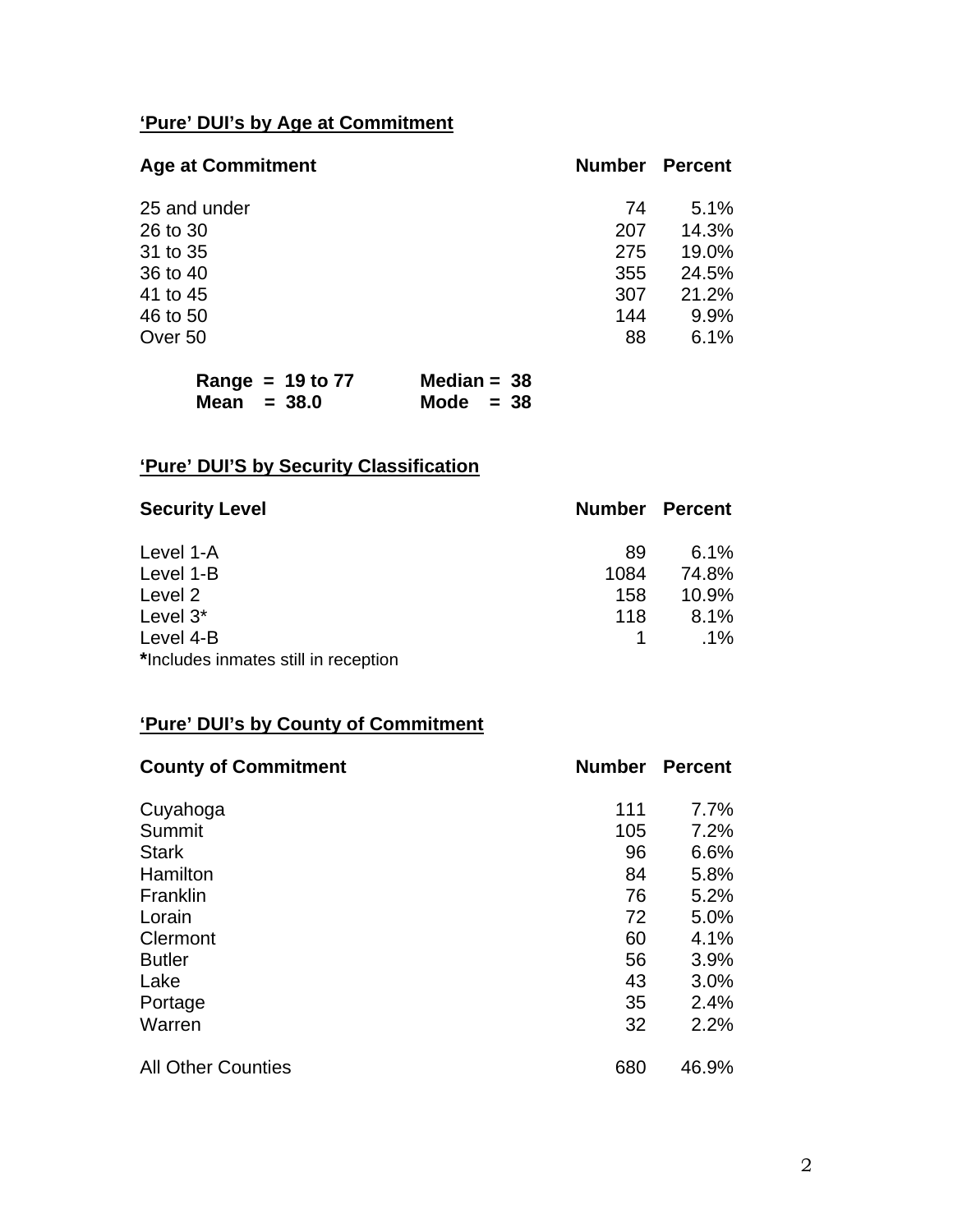## **'Pure' DUI's by Current Status**

| <b>Current Status</b>                  | <b>Number Percent</b> |        |
|----------------------------------------|-----------------------|--------|
| <b>Currently Incarcerated</b>          | 247                   | 17.0%  |
| <b>Judicial Release</b>                | 237                   | 16.3%  |
| <b>Released under PRC</b>              | 639                   | 44.1%  |
| Released to Appeal Bond                | 5                     | .3%    |
| <b>Furlough (Transitional Control)</b> | 44                    | 3.0%   |
| <b>Vacated Sentence</b>                | 10                    | $.7\%$ |
| <b>Court Order</b>                     | 10                    | $.7\%$ |
| Death of Inmate                        |                       | .5%    |
| Released at Expiration of Prison Term* | 250                   | 17.2%  |

\*Released without post-release control; of the 275 releases in 2004 and 2005, 162 were expiration of prison term (58.9%), compared with 44 inmates released onto PRC (twenty-nine of whom had successfully completed the IPP sentence reduction program).

#### **'Pure' DUI's by Length of Sentence (in months)**

| <b>Length of Sentence</b>           |     | <b>Number Percent</b> |
|-------------------------------------|-----|-----------------------|
| Two Months (mandatory sentence)     | 31  | 2.1%                  |
| Three to Six months                 | 199 | 13.7%                 |
| Seven to Eleven months              | 156 | 10.8%                 |
| Twelve months                       | 404 | 27.9%                 |
| Thirteen to Seventeen months        | 153 | 10.6%                 |
| Eighteen months                     | 121 | 8.3%                  |
| Nineteen to Twenty-four Months      | 181 | 12.5%                 |
| <b>Twenty-five to Thirty Months</b> | 81  | 5.6%                  |
| Thirty-one to Thirty-five Months    | 0   |                       |
| Thirty-six months                   | 71  | 4.9%                  |
| Forty-eight to Fifty-nine Months    | 35  | 2.4%                  |
| <b>Sixty Months</b>                 | 18  | 1.2%                  |
| <b>Mode</b><br>$= 12$ months        |     |                       |

| <b>Median</b> |  | 12 months |
|---------------|--|-----------|
|---------------|--|-----------|

**Mean = 16.6 months**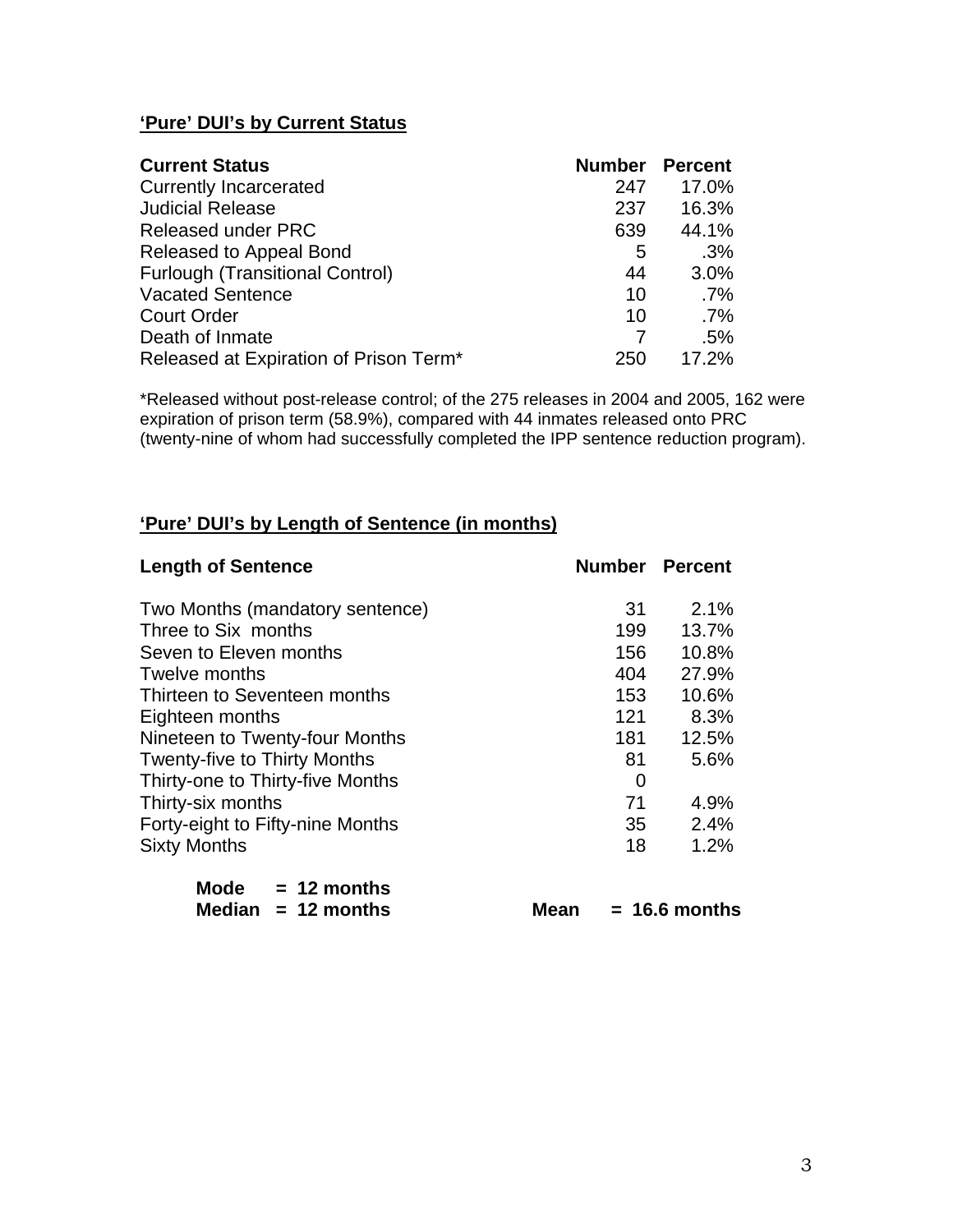## **'Pure' DUI's by Number of Prior Incarcerations**

| <b>Number of Prior Incarcerations</b> | <b>Number Percent</b> |             |
|---------------------------------------|-----------------------|-------------|
| <b>None</b>                           | 856                   | 59.0%       |
| One                                   | 330                   | 22.8%       |
| Two                                   | 156                   | $10.8\%$    |
| Three or more                         | 108.                  | <b>7.4%</b> |

## **'Pure' DUI's Currently Incarcerated by Parent Institution\* (3/1/05)**

|                                                    |                  |                | # in   |
|----------------------------------------------------|------------------|----------------|--------|
| <b>Institution</b>                                 | <b>Number</b>    | <b>Percent</b> | Camp   |
| <b>Allen Correctional Institution</b>              | $\overline{7}$   | 2.8%           |        |
| <b>Belmont Correctional Institution</b>            | 5                | 2.0%           | 1      |
| <b>Chillicothe Correctional Institution</b>        | 15               | 6.1%           |        |
| <b>Corrections Reception Center</b>                | 19               | 7.7%           |        |
| <b>Franklin Pre-Release Center</b>                 | 1                | .4%            |        |
| <b>Grafton Correctional Institution</b>            | 5                | 2.0%           |        |
| <b>Hocking Correctional Institution</b>            | $\overline{2}$   | .8%            |        |
| <b>Lake Erie Correctional Institution</b>          | $\overline{7}$   | 2.8%           |        |
| <b>Lebanon Correctional Institution</b>            | 1                | .4%            | 1      |
| <b>London Correctional Institution</b>             | 9                | 3.6%           | 1      |
| <b>Lorain Correctional Institution</b>             | 10               | 4.0%           |        |
| <b>Madison Correctional Institution</b>            | 3                | 1.2%           |        |
| <b>Mansfield Correctional Institution</b>          | 1                | .4%            | 1      |
| <b>Marion Correctional Institution</b>             | 5                | 2.0%           |        |
| <b>Noble Correctional Institution</b>              | 6                | 2.4%           |        |
| <b>North Central Correctional Institution</b>      | 6                | 2.4%           |        |
| <b>North Coast Correctional Treatment Facility</b> | 102              | 41.3%          | $14**$ |
| <b>Northeast Pre-Release Center</b>                | 3                | 1.2%           |        |
| Ohio Reformatory for Women                         | $\boldsymbol{9}$ | 3.6%           | $1***$ |
| <b>Ohio State Penitentiary</b>                     | $\overline{2}$   | .8%            | 1      |
| <b>Pickaway Correctional Institution</b>           | 16               | 6.5%           |        |
| <b>Richland Correctional Institution</b>           | 6                | 2.4%           |        |
| <b>Ross Correctional Institution</b>               | 4                | 1.6%           | 3      |
| Southeastern Correctional Institution<br>$N = 247$ | 3                | 1.2%           |        |
| *Includes inmates out to court                     |                  |                |        |
| **In DUI IPP program at NCCTF                      |                  |                |        |

\*\*\*Camp Meridian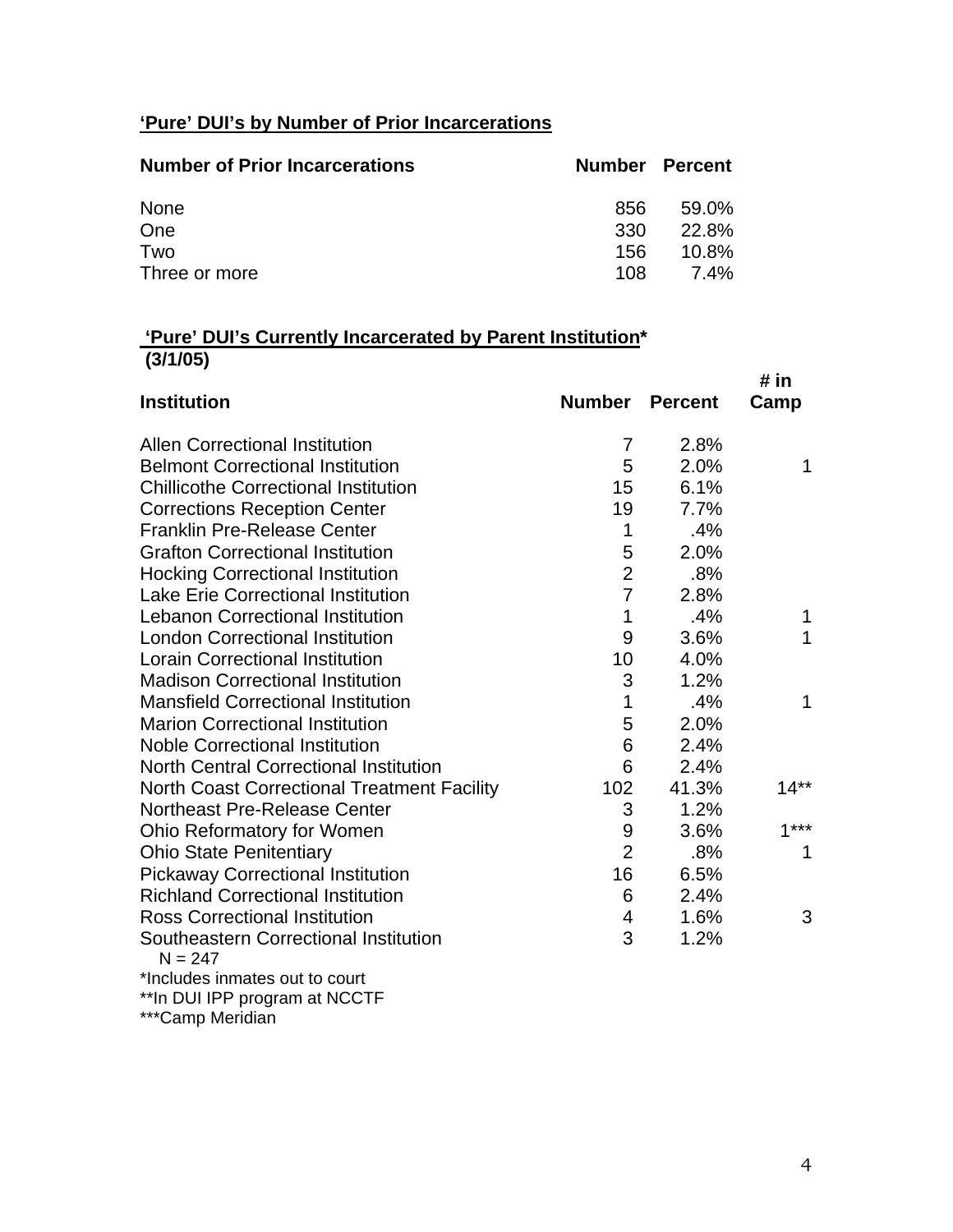## **'PURE' DUI OFFENDERS COMPARISON OF SELECTED RELEASE TYPES DEMOGRAPHICS AND TIME SERVED/TIME SAVED VARIABLES 3/1/05**

|                                                                                | <b>Release Types</b>        |                       |                                              |                             |                          |                        |                                                     |              |  |
|--------------------------------------------------------------------------------|-----------------------------|-----------------------|----------------------------------------------|-----------------------------|--------------------------|------------------------|-----------------------------------------------------|--------------|--|
| <b>Variables</b>                                                               | Post-<br>Release<br>Control |                       | IPP with<br>Post-<br>Release<br>Control      |                             | Judicial<br>Release      |                        | Expiration<br>of Sentence<br>with No<br>Supervision |              |  |
|                                                                                | $\%$ *<br>N                 |                       | $\%$ *<br>N                                  |                             | $\%$ $*$<br>N            |                        | N                                                   | $%^*$        |  |
| <b>TOTAL</b>                                                                   | 415                         |                       | 220                                          |                             | 237                      |                        | 250                                                 |              |  |
| Race:<br>White<br>African-American<br><b>Native American</b><br>Asian<br>Other | 393<br>20<br>$\overline{2}$ | 94.7<br>4.8<br>$.5\,$ | 210<br>$\overline{7}$<br>1<br>$\overline{2}$ | 95.5<br>3.2<br>$.5\,$<br>.9 | 221<br>15<br>$\mathbf 1$ | 93.2<br>6.3<br>$\cdot$ | 233<br>17                                           | 93.2<br>6.8  |  |
| Gender:<br>Male<br>Female                                                      | 401<br>14                   | 96.6<br>3.4           | 220                                          | 100.0                       | 213<br>24                | 89.9<br>10.1           | 235<br>15                                           | 94.0<br>6.0  |  |
| Age:<br>Mean<br>Median<br>Mode                                                 | 37.6<br>37.0<br>36.0        |                       | 38.0<br>39.0<br>38.0**                       |                             | 37.0<br>37.0<br>38.0     |                        | 38.1<br>38.0<br>44.0                                |              |  |
| <b>Commitment County:</b><br>Major Urban**<br><b>All Others</b>                | 190<br>225                  | 45.8<br>54.2          | 72<br>148                                    | 33.7<br>66.3                | 72<br>165                | 30.4<br>69.6           | 99<br>151                                           | 39.6<br>60.3 |  |

\*Column totals = 100%

\*\*Cuyahoga, Franklin, Hamilton, Lucas, Montgomery, Stark and Summit

\*\*\*Multiple modes; lowest value is shown.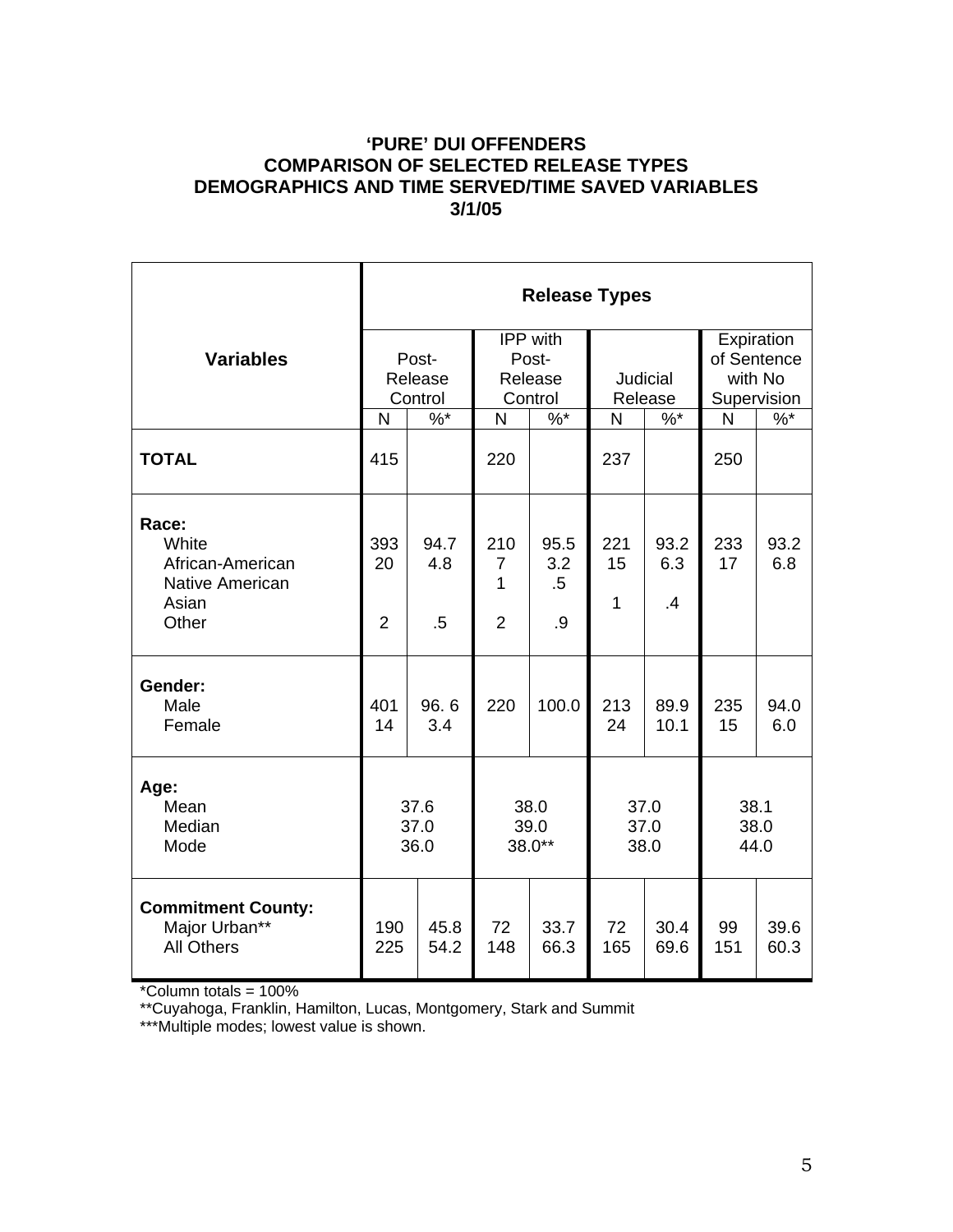|                                                                                       | <b>Release Types</b> |         |                        |                    |          |       |               |      |
|---------------------------------------------------------------------------------------|----------------------|---------|------------------------|--------------------|----------|-------|---------------|------|
|                                                                                       |                      |         | IPP with               |                    |          |       | Expiration of |      |
| <b>Variables</b>                                                                      | Post-                |         | Post-                  |                    |          |       | Sentence      |      |
|                                                                                       |                      | Release | Release                |                    | Judicial |       | (with No      |      |
|                                                                                       | Control              |         | Control                |                    | Release  |       | Supervision)  |      |
|                                                                                       | N                    | $\%$ *  | N                      | $%$ *              | N        | $%^*$ | N             | $\%$ |
| <b>Sentence Length</b><br>(Months):<br>Mean                                           |                      | 11.1    |                        | 18.6               | 18.2     |       | 13.6          |      |
| Median                                                                                | 12.0                 |         | 15.0                   |                    | 16.0     |       | 12.0          |      |
| Mode                                                                                  | 12.0                 |         | 12.0                   |                    | 12.0     |       | 12.0          |      |
|                                                                                       |                      |         |                        |                    |          |       |               |      |
| <b>Number of Priors:</b>                                                              |                      |         |                        |                    |          |       |               |      |
| None                                                                                  | 226                  | 54.5    | 146                    | 66.4               | 162      | 68.4  | 152           | 60.8 |
| One                                                                                   | 100                  | 24.1    | 55                     | 25.0               | 40       | 16.9  | 59            | 23.6 |
| Two                                                                                   | 43                   | 10.4    | 15                     | 6.8                | 20       | 8.4   | 25            | 10.0 |
| Three or More                                                                         | 46                   | 11.1    | $\overline{4}$         | 1.8                | 15       | 6.3   | 14            | 5.6  |
| <b>Time Served (Months):</b>                                                          |                      |         |                        |                    |          |       |               |      |
| Mean                                                                                  | 8.7                  |         | 5.8                    |                    | 5.1      |       | 10.5          |      |
| Median                                                                                | 7.8                  |         | 5.0                    |                    | 3.5      |       | 8.4           |      |
| Mode                                                                                  | $4.6**$              |         | 4.8                    |                    | $2.3**$  |       | 5.3           |      |
|                                                                                       |                      |         |                        |                    |          |       |               |      |
| <b>Time Saved Through</b><br><b>Early Release (Months):</b><br>Mean<br>Median<br>Mode | N/A                  |         | 11.7<br>7.5<br>$6.7**$ | 12.4<br>9.9<br>9.2 |          | N/A   |               |      |

\*Column totals = 100%

\*\*Multiple modes; lowest value is shown